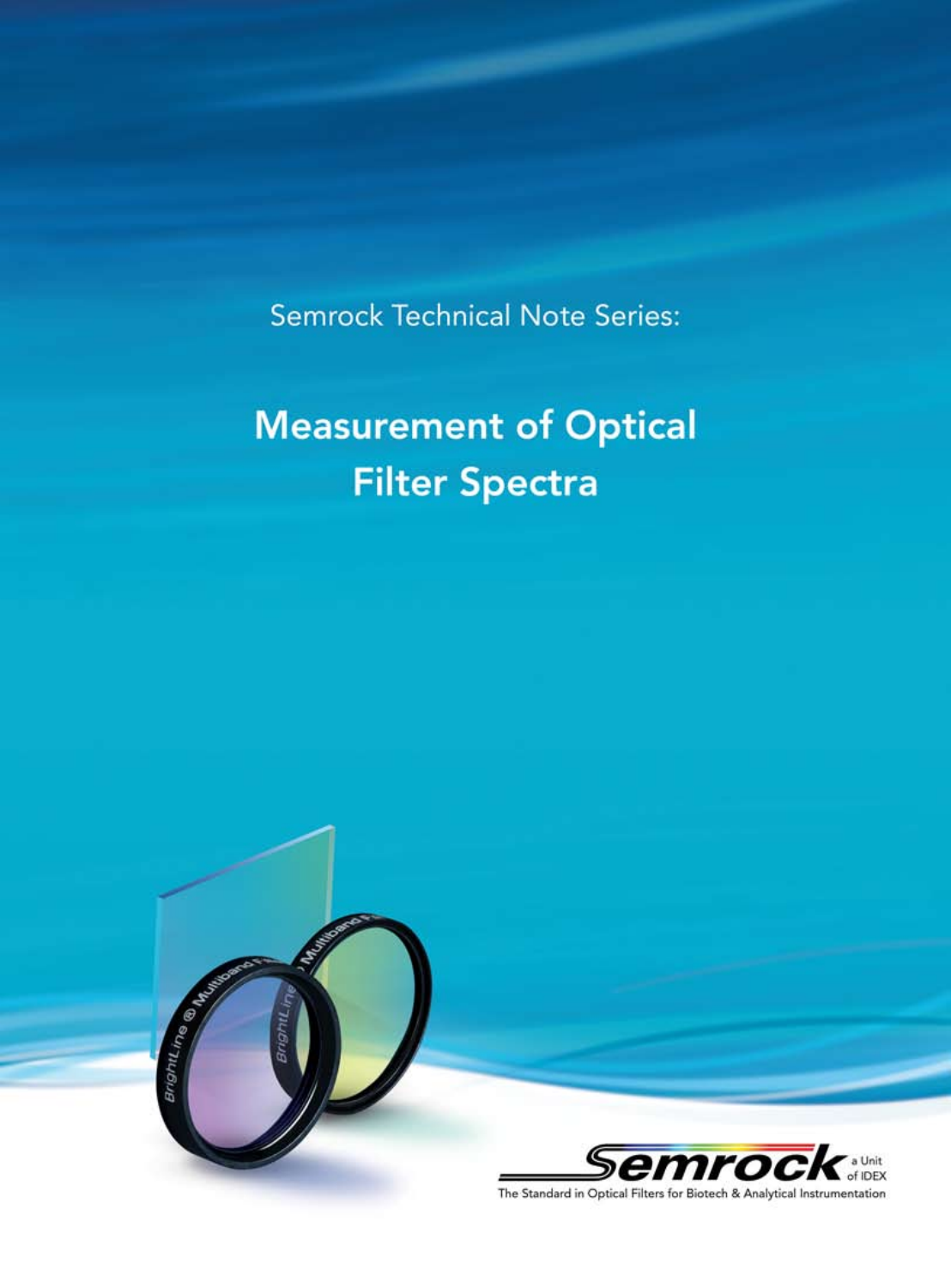# **Semrock**

# **Measurement of Optical Filter Spectra**

#### **1. Introduction**

Optical filters play an important role in enabling applications such as fluorescence microscopy and Raman spectroscopy. In these applications there are two distinct types of beams: the illumination (or excitation) beam and the signal (or emission) beam. Not only are these beams spectrally distinct, but also they differ significantly in their intensity – the signal beam can be a million times (or more) weaker than the illumination beam. Therefore, the ability of filters to selectively transmit desired wavelengths of light while blocking unwanted light is critical. The performance of such filters is determined by their spectral characteristics, including transmission efficiency of the signal and attenuation (or blocking) of the illumination light and undesirable emission wavelengths. In particular, often it is critical for filters to transition from deep blocking to high transmission over a very short wavelength range, leading to steep and deep spectral edges. However, due to limitations of standard metrology techniques, the measured spectral characteristics of thin-film interference filters are frequently not determined accurately, especially when there are steep and deep edges. As a result, it is difficult to ensure sufficient system-level performance without a lot of trial-and-error experimentation with the filters. In this article we explore limitations to accurate filter spectrum measurements with standard metrology techniques, and show how these limitations can be managed by a better understanding of the limitations as well as more sophisticated measurements when necessary.

#### **2. Conventional approach for the measurement of filter spectra**

It is well known that in order to effectively suppress undesired light, the blocking specification of an optical filter must be typically many orders of magnitude higher than that of transmission. Optical Density – or OD, as it is commonly called – is a convenient tool to describe the transmission of light through a highly blocking optical filter, or one with extremely low transmission. OD is simply defined as the negative of the logarithm (base 10) of the transmission, where the transmission varies between 0 and 1; that is  $OD = -log_{10}(T)$ .

The actual blocking provided by a filter is determined not only by its designed spectrum, but also by physical imperfections of the filter, such as pinholes generated during the thin-film coating process, dirt and other surface defects, or flaws in the filter mounting. Pinholes can allow light to pass through the filter unblocked – a single 10  $\mu$ m pinhole (that penetrates completely through the coating) limits the blocking of a 10 mm diameter beam to at most OD 6, regardless of the designed level of blocking of the filter spectrum. Other surface and mounting imperfections can cause scattered light that "leaks" through the filter due to a shift of the spectrum to a region of high transmission for scattered light at high angles of incidence, or via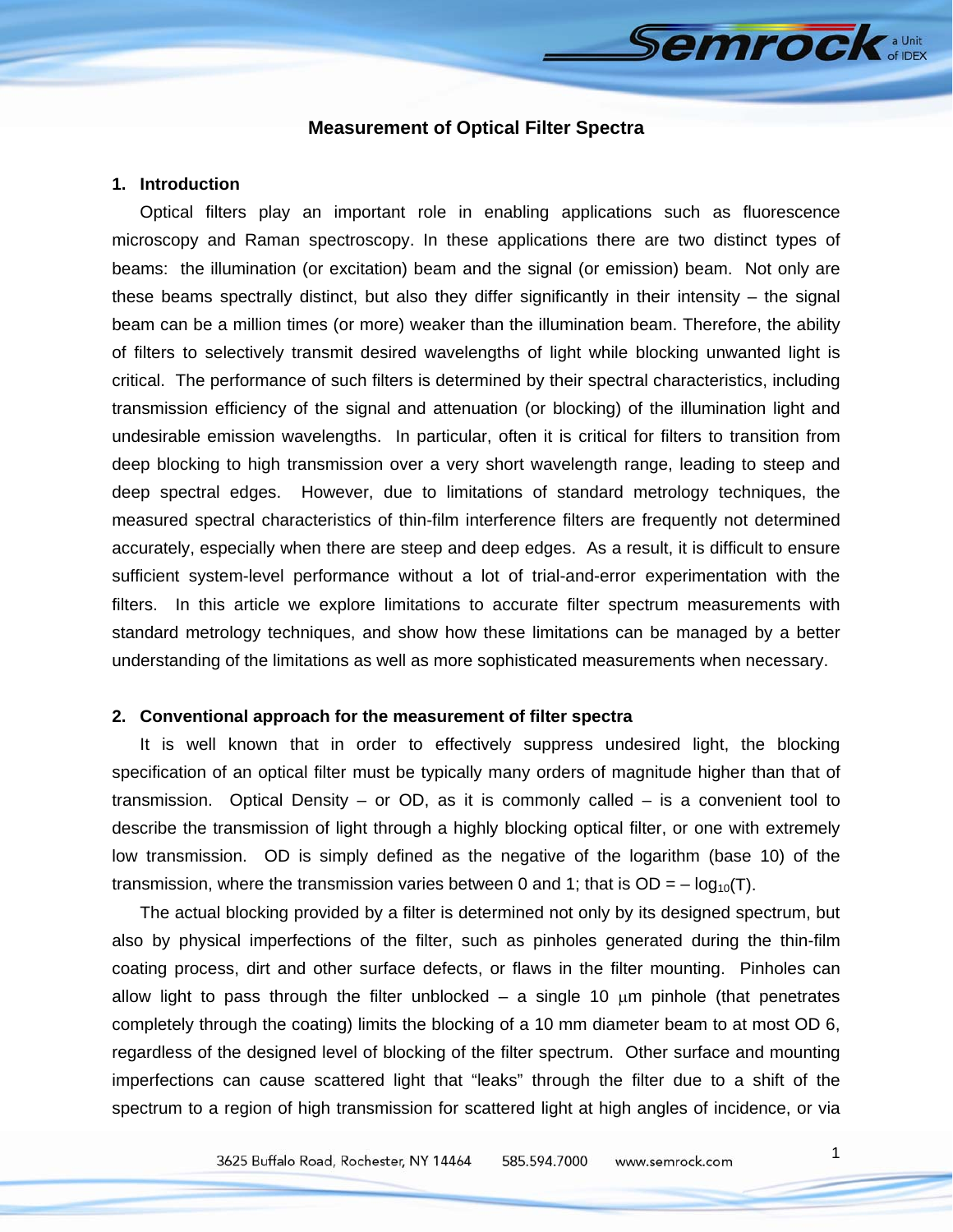unblocked paths near the edges or mounting. Therefore, it is important to evaluate the blocking performance of filters after they have been fully manufactured into finished products.

Generally commercially available spectrophotometers are used to measure the transmission and OD spectral performance of optical filters. However, these instruments can have significant limitations when the optical filters have high edge steepness and/or very deep blocking.

The principle of operation of a typical spectrophotometer is illustrated in Figure 1. A monochromator contains a diffraction grating to disperse light from a broadband source (usually a quartz-tungsten-halogen (QTH) or arc lamp) into a range of angles, and then uses an adjustable slit to select a narrow band of wavelengths. This quasi-monochromatic probe beam is then directed toward the sample (test) filter. In a dual-beam spectrophotometer (as shown here), either a beamsplitter is used to split the probe beam into *reference* and *measurement*  beams, or the light is alternated in time between the reference and measurement paths at a relatively high rate. The reference beam goes directly to the detector, though it might be attenuated with a calibrated neutral density filter depending on the blocking level of the sample filter. The measurement beam passes through the sample filter and then impinges on the detector. The filter spectrum, or its transmission (or blocking) specification as a function of wavelength, is established from the ratio of the signals from the two beams as the wavelength is scanned over a broad range. The spectrum can also be obtained from a single-beam spectrophotometer, except in this case the reference signal is generated without the sample filter in the light path and then the measurement signal is generated by inserting the sample filter into the light path (as in Fig. 4 below).



**Figure 1:** Simplified diagram showing the main elements of a dual-beam spectrophotometer.

In an actual spectrophotometer, there is a more complex system of optics and electronics required to avoid measurement errors introduced due to alignment issues, imperfect components, scattered light, and other optical and electronic noise sources. Despite the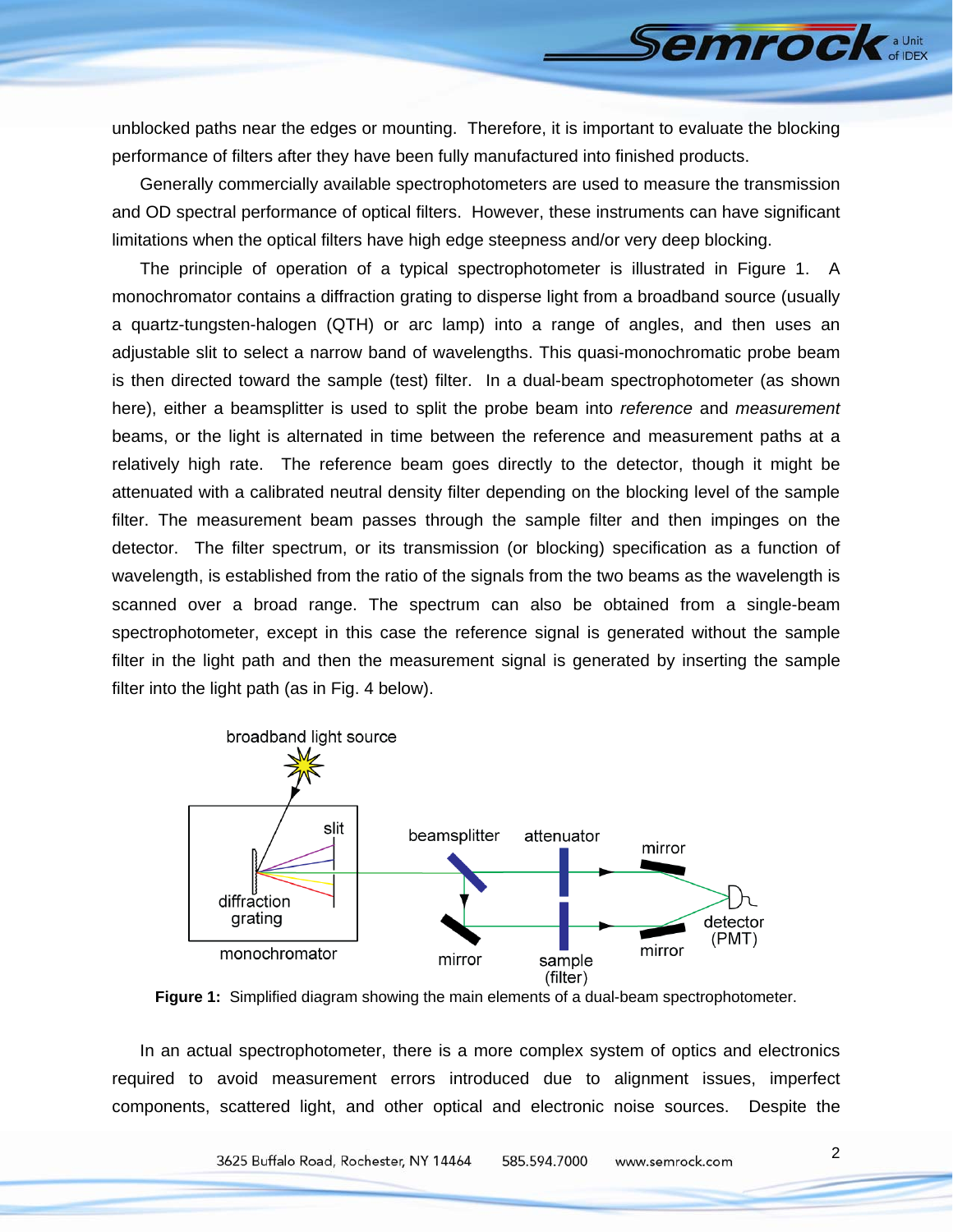availability of such advanced instrumentation, critical features of high-performance optical filters with steep edges and/or deep blocking can not be accurately measured by these spectrophotometers.

## **3. Limitations of the conventional measurement approach**

Conventional spectrophotometers have limited sensitivity and the probe beam is not perfectly monochromatic. As a result of these limitations, three main discrepancies appear between an actual filter spectrum and its measured representation. The first discrepancy is the "rounding" of sharp spectral features (see Fig. 2). This effect results from the non-zero bandwidth of the spectrophotometer probe beam. The minimum bandwidth is limited by the slit width and the number of grating periods the light sees – the larger the area of the diffraction grating (for a given number of lines per mm), the higher the resolution. For a given f/# (cone angle) a larger grating area also requires a longer path length and therefore a larger instrument. Resolution can also be increased by reducing the slit width, but a narrower slit reduces the amount of light passing through the monochromator to the detector, and therefore reduces the sensitivity.

The second measurement discrepancy arises from limited sensitivity of the spectrophotometer. When a filter has high OD (such as  $OD > 6$ ), very little light reaches the detector, and optical and electronic noise at the detector limit the lowest signal that can be measured accurately. The signature of this artifact is a flat, noisy spectrum that appears to be "pinned" to a certain OD value, despite the fact that the actual filter OD can be substantially higher than the represented value. This signal limit is often called the "noise floor," and it can be wavelength dependent due to variations in the light source and detector response spectra. Note that the noise floor can be decreased allowing for higher OD measurements by opening up the monochromator slits and letting more light through the system, but this increased sensitivity must be traded off against poorer spectral resolution.

The third discrepancy is unique to measurements of very steep transitions from high blocking to high transmission, and is referred to as a "sideband measurement artifact" (see Fig. 3). It often takes the form of a "kink" in the edge spectrum when plotted in OD units, usually occurring in the range of about OD 2.5 to 4.5, depending on the spectrophotometer and wavelength. This artifact arises from the non-monochromatic probe beam – in addition to the non-zero bandwidth of the probe beam, it also has weak sidebands at wavelengths outside of its bandwidth that arise principally from imperfections in the grating. When the probe beam is located at a wavelength on a very steep edge, instead of being attenuated at the OD level of the filter, sideband noise on one side of the probe wavelength is transmitted by the filter within its passband, thus registering a larger signal on the detector and leading to a lower OD reading

**Semrock** a Unit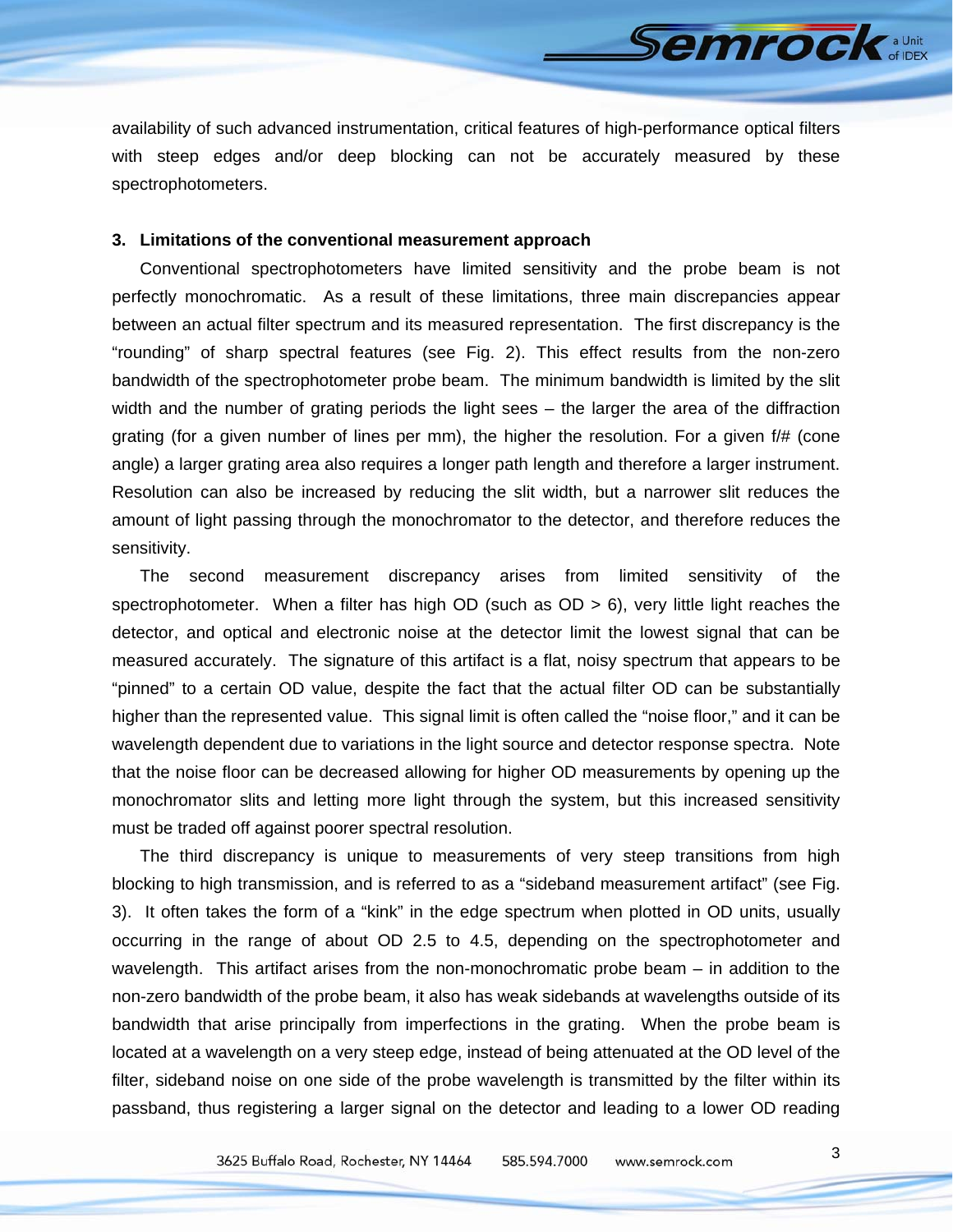than is actually present. In a commercial instrument, there is little one can do to reduce this sideband artifact, except to add additional filtering (see Section 4 below).



**Figure 2:** Example showing design and measured spectra of a Semrock LP03-532RU-25 RazorEdge® filter. Measurement was made using a commercial spectrophotometer.

 These measurement discrepancies in conventional spectrophotometers cause significant problems when trying to assess the performance of the filter for its intended application. For example, the filter shown in Figure 2 is used primarily as a "Rayleigh filter" for Raman spectroscopy applications – it's purpose is to provide OD > 6 blocking of a 532.0 nm laser line while transmitting the Stokes-shifted Raman signal very close to the laser line. But because of the measurement discrepancies (in this case primarily the sideband artifact), it is not possible to immediately determine whether the filter achieves OD > 6 at 532.0 nm just by looking at the plot. Nevertheless, by fully understanding and characterizing the spectrophotometer limitations it is possible to at least approximately infer the actual filter performance. For example, since it can be shown that no reasonable perturbation of the thin-film layer structure from the exact, designed structure could give rise to the sideband artifact spectral signature, the edge spectrum can be determined approximately at OD values higher than the "kink" value by extrapolating the curve from lower OD values and using the design curve as a limiting guide. However, the spectrophotometer optical system can also be improved so that inherently better measurements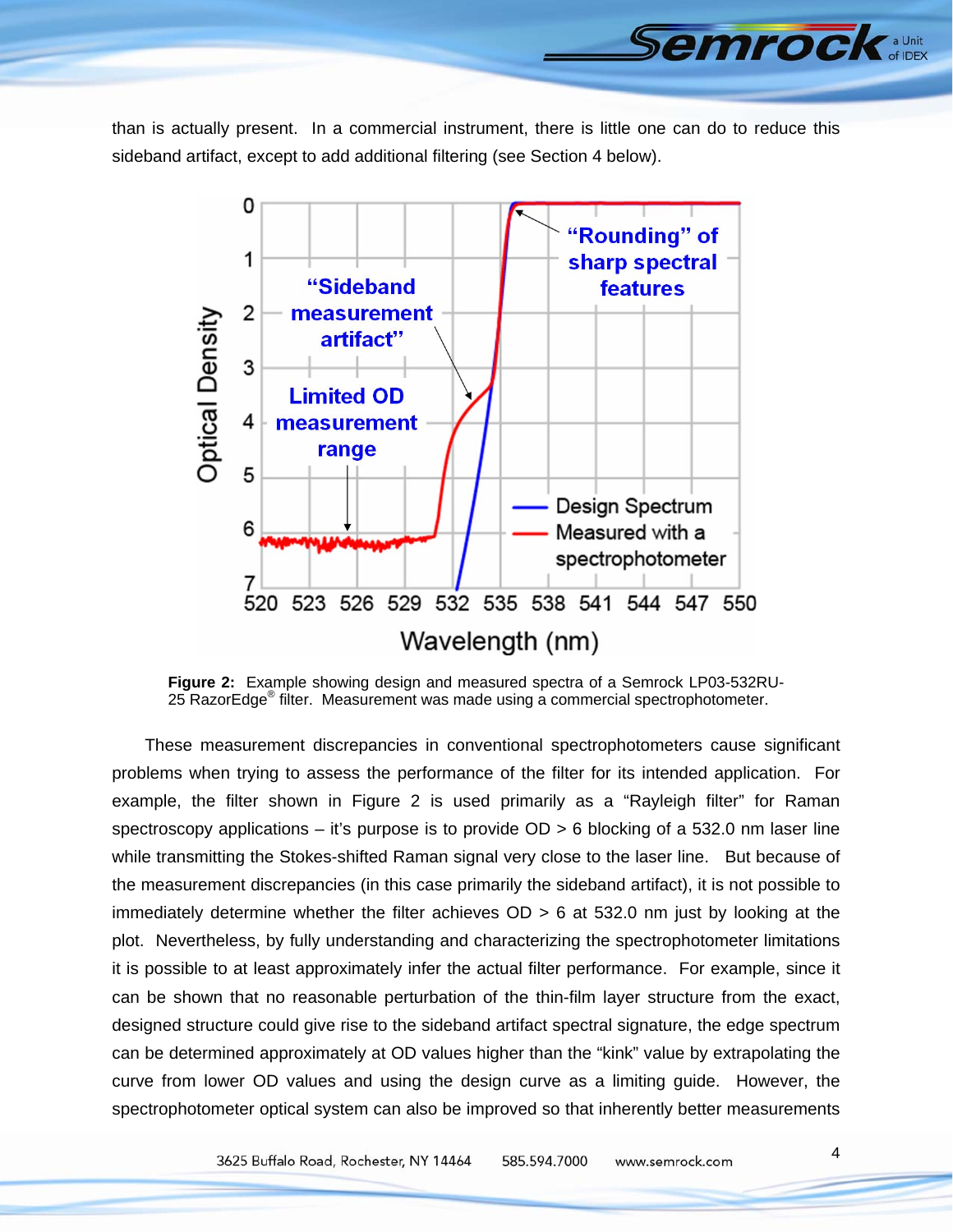are possible, either through enhancements to a commercial instruments or by development of fully customized spectrophotometers. Semrock utilizes all of these approaches to make the most accurate spectral measurements that are needed for a given filter or application.

**Semrock** 

# **4. Enhanced measurement techniques for steep and deep edges**

Semrock utilizes different measurement approaches to evaluate different filters at different stages during the manufacturing cycle to varying degrees of accuracy. As an example, Figure 3 shows five measured spectra of the steep edge of an "E-grade" RazorEdge filter that is guaranteed to block a laser line at 532 nm with OD > 6 and transition to high transmission within 0.5% of the laser wavelength (by 534.7 nm). The measured spectra are overlaid on the design spectrum of the filter (blue line). As observed in this figure, choice of a particular measurement instrument and technique greatly influences the measured spectrum of a filter. Major differences between the techniques are highlighted below.



**Figure 3:** Example showing design and measured spectra of a Semrock LP03-532RE-25 RazorEdge<sup>®</sup> filter. Measurements were made using both commercial and custommade spectrophotometers with a variety of different settings as explained in the text.

Measurement method "A" in Figure 3 is made by a custom-built spectrophotometer (described in more detail below). This measurement uses instrument settings – such as short detector integration time and low resolution – that are optimized for very rapid data collection 5 3625 Buffalo Road, Rochester, NY 14464 585.594.7000 www.semrock.com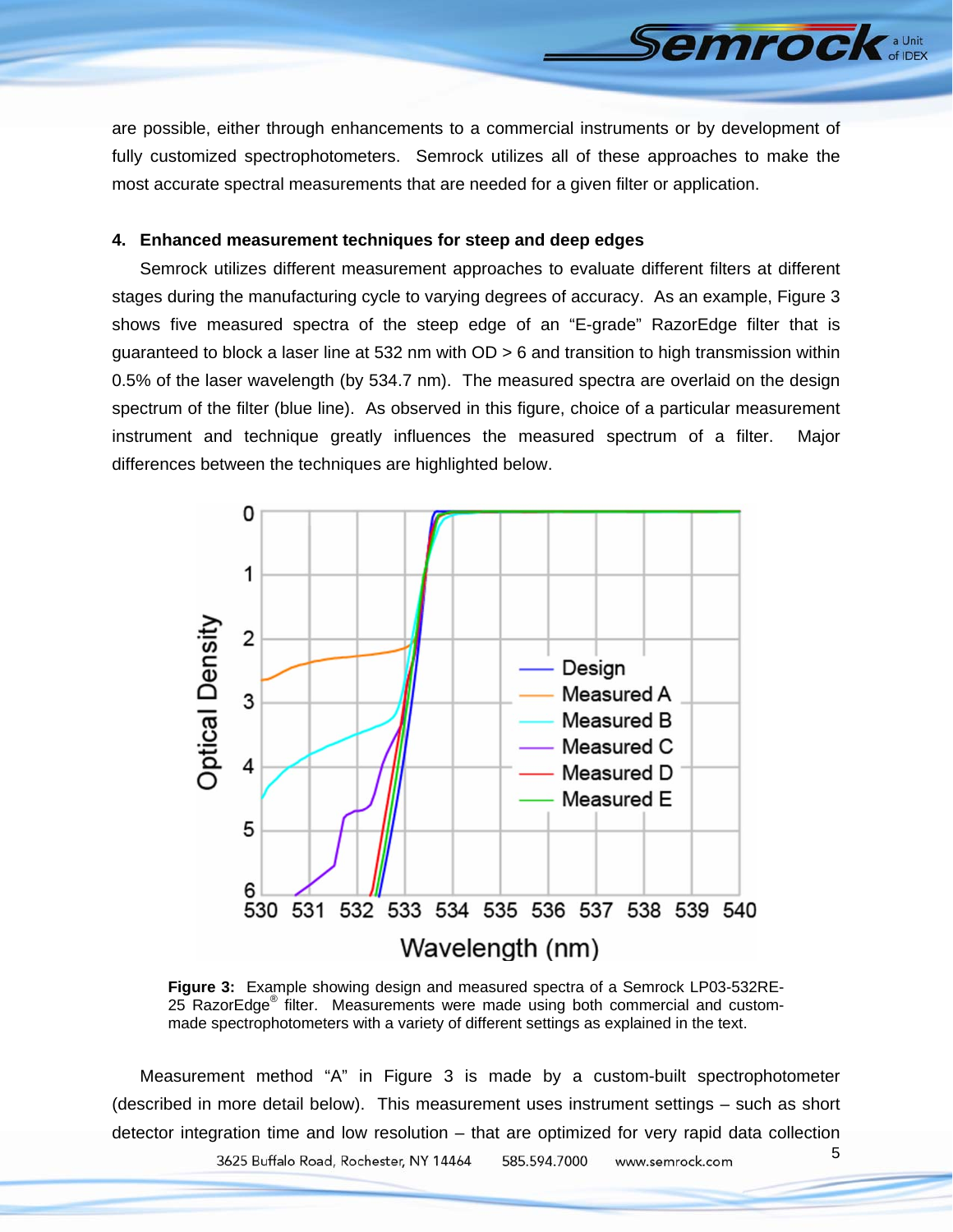

from a large number of sample filters. It is used primarily for locating the edge position so that the spectral uniformity of a complete sample of filters from a thin-film coating run can be accurately tabulated. It is an important part of the thin-film filter manufacturing process to make on-going uniformity adjustments to the deposition machines and for quality assurance. While the technique is very fast, the compromise that results from the choice of instrument settings is poor sensitivity and resolution, as can be seen on the plot – the noise floor is barely above OD 2.

Measurement method "B" uses a standard commercial spectrophotometer (Perkin Elmer Lambda 900 series), the basic operating principles of which are described in Section 2. It is essentially identical to the measurement used to generate the spectral plot in Figure 2. Thus, all of the discrepancies between the actual filter spectrum and the measured spectrum described in Section 3 are apparent: limited resolution leading to rounding of sharp features, limited sensitivity leading to an OD noise floor (not visible on this plot since the floor is only apparent at wavelengths shorter than the plot extent), and the "sideband artifact" that causes the "kink" in the curve around OD 3.5 and a sudden apparent decrease in steepness of the edge. Note that the filter shown in Fig. 3 is about two times steeper than the filter displayed in Fig. 2, and therefore these discrepancies in Fig. 3 appear more pronounced than in Fig. 2. As in the example in Section 3, note that again the limitations cause significant problems when trying to assess the performance of the filter for its intended application – it is not immediately apparent using this measurement method that the filter achieves blocking of OD > 6 at 532.0 nm.

Measurement methods "C" and "D" utilize the same custom-built spectrophotometer from method "A." The basic principle of operation of this spectrophotometer is shown in Figure 4. The primary difference between this instrument and a standard commercial spectrophotometer is that detection in the custom-built system is done with a low-noise CMOS camera (i.e., detector array) capable of measuring a wide range of wavelengths simultaneously, rather than measuring each wavelength data point sequentially as the grating angle is scanned. The main advantage of this approach is that it is much faster – a broad spectral measurement at a given resolution and with a given integration time (and resulting noise floor) can be made much more rapidly. One might ask why all spectrophotometers don't utilize this principle since it offers significant speed advantages. Note that the approach of the custom-built spectrophotometer requires the test sample to be illuminated with broadband light, so that a broad range of wavelengths can be captured simultaneously by the detector array. Illumination with broadband light does not pose any significant problems when the test sample is a glass optical filter, but could pose problems if the sample exhibited appreciable autofluorescence, for example, which could interfere with an accurate measurement of only the transmission through such a sample. Because commercial spectrophotometers are designed to work with a wide range of possible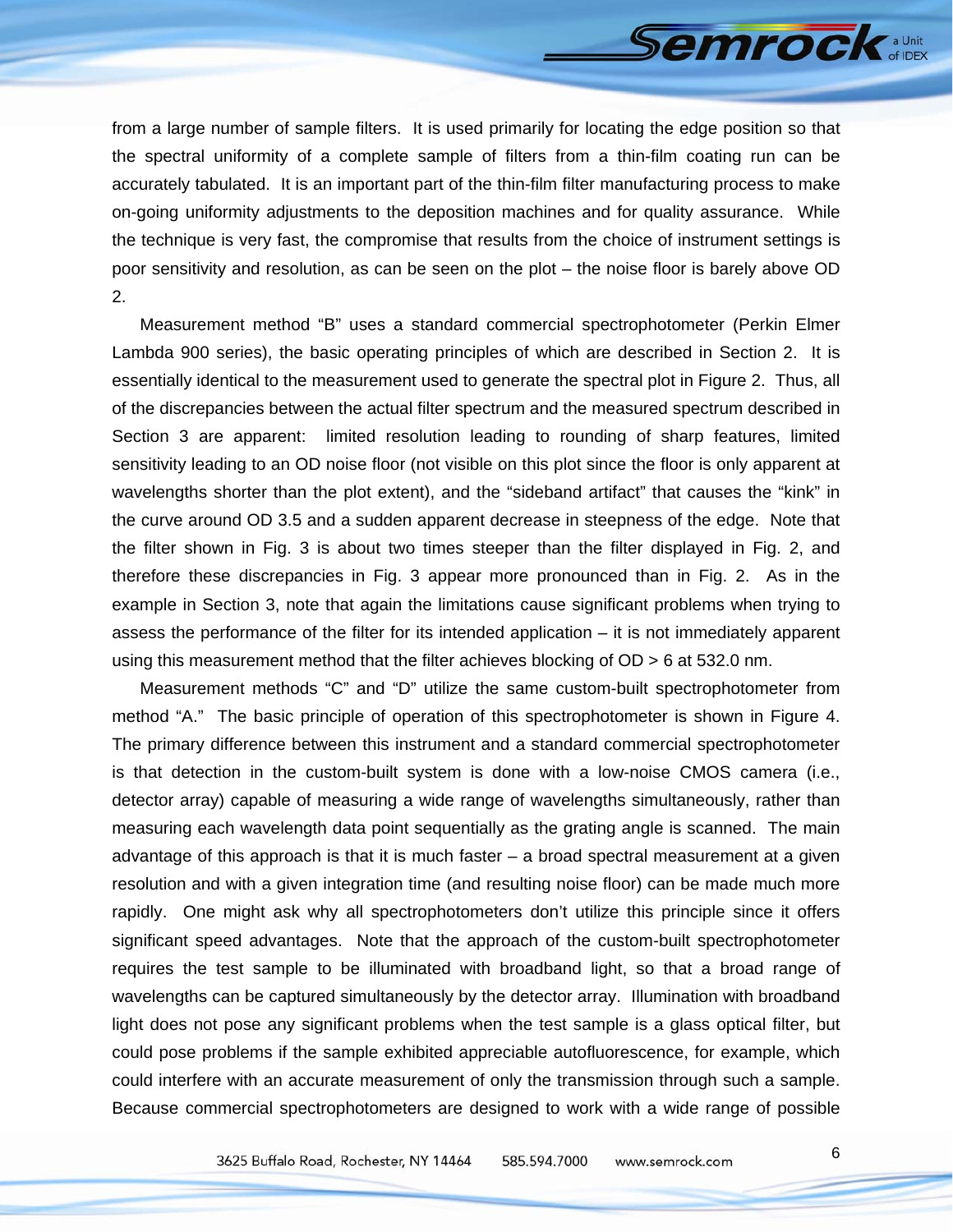

test samples, including those that are very sensitive to broadband illumination or exhibit autofluorescence, it is preferable to probe the sample with quasi-monochromatic light in these instruments. The custom-built spectrophotometer does use some additional filtering of the light source prior to the test filter (see filter wheel in Figure 4) to eliminate unnecessary stray light and higher-order diffracted light from the grating downstream. The light transmitted through the test filter is transmitted through a double monochromator with a cooled, UV-enhanced CMOS camera to collect the light.



**Figure 4:** Basic layout of a custom-built spectrophotometer based on broadband illumination of the test filter and collection of a broad range of wavelengths simultaneously with a detector array. This approach enables faster measurement with a given noise floor and resolution.

Measurement method "C" uses instrument settings (primarily integration time and resolution) designed to provide accurate measurement of the steep and deep edge, including the sharp "corner" at 533.5 nm. The measurement is comparable to or better than what is possible with a commercial spectrophotometer (method "B"), and can be made in less time. However, notice that the "sideband measurement artifact" is still apparent, as manifested in a sudden "kink," or decrease in apparent edge steepness, at about OD 4.5. The sideband artifact problem can be mostly eliminated by applying additional filtering of the light at wavelengths within the passband of the sample filter before and/or after the sample filter, thus preventing this light from being diffracted by grating imperfections into pixels that correlate to wavelengths that are highly blocked by the filter. Measurement method "D" is a modification of method "C" that applies this additional filtering. As can be seen in Figure 3 by comparing measurement "D" to the blue design curve, the sideband artifact is mostly eliminated, though there is still a very slight "kink" in the edge that starts at about OD 2.5. The discrepancy remains very small – less than 1 OD – even at very high OD values, though.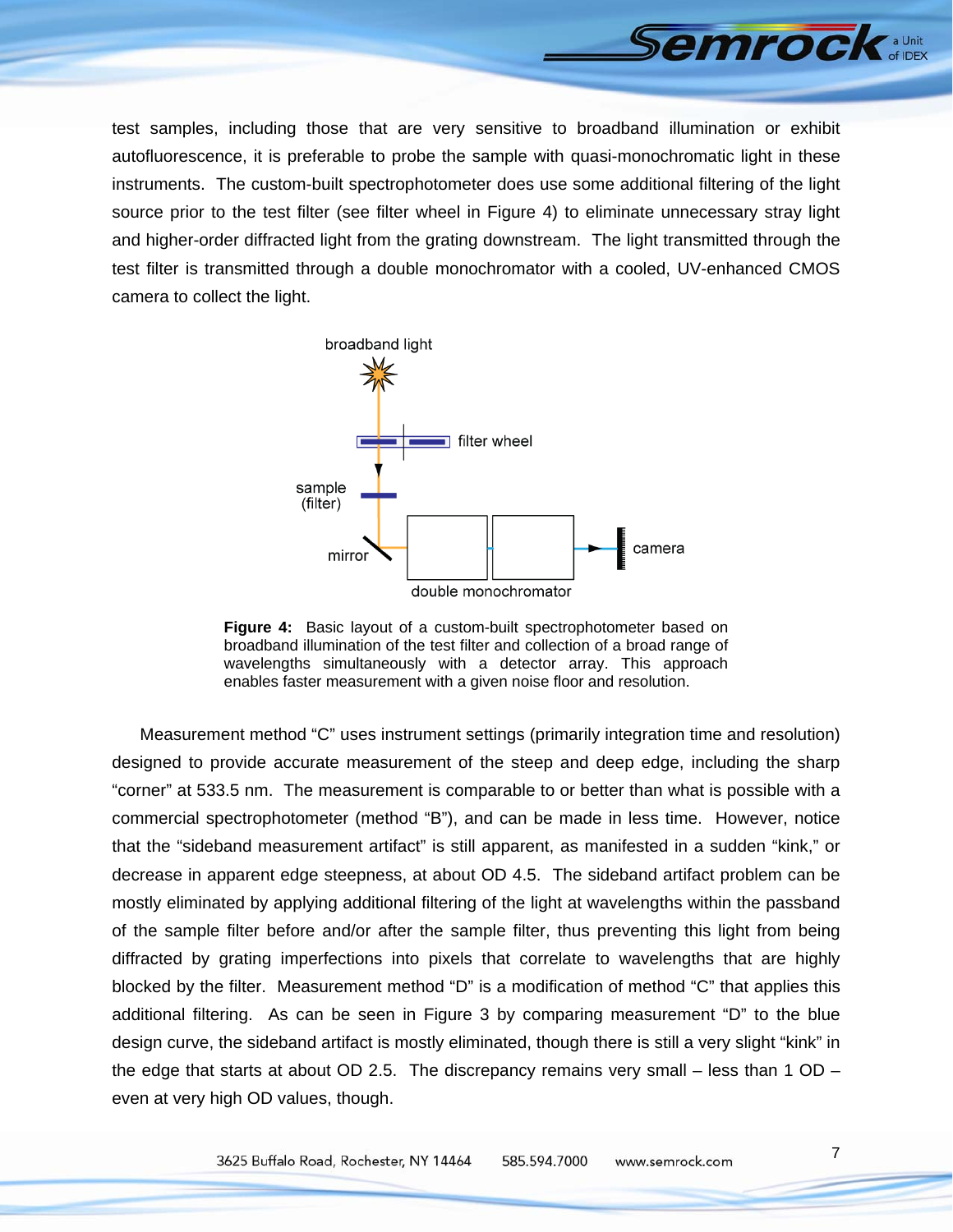**Semrock** a Unit

To even further eliminate the sideband artifact, measurement method "E" shows the results of a very precise measurement made with a carefully filtered 532 nm laser and angle tuning of the filter itself. The laser is a diode-pumped solid-state frequency-doubled Nd:YAG laser. A narrowband filter is used to eliminate any laser noise immediately adjacent to the 532 nm laser line, and broadband filtering is used to eliminate non-neighboring light emitted from the laser, such as the fundamental 1064 nm output. A tunable filter and low-noise detector are also employed (built into an ANDO AQ6315A optical spectrum analyzer). Data for this measurement was taken over a range of angles-of-incidence of the laser light on the filter, and then the data was subsequently converted from transmission vs. angle to transmission vs. wavelength using a theoretical model based on the thin-film coating structure. Clearly, this measurement method comes closest to the actual design curve, and we believe it is the most accurate method for measuring a filter with a very steep and deep edge. However, disadvantages of this method include the need to have a precise, highly monochromatic laser at the filter edge wavelength to be measured, and the fact that at least at present it is a careful, time-consuming measurement performed by an engineer in an optics lab, rather than a robust, production-environment method suitable for quality assurance of large volumes of filters.

#### **5. Measurement of very high OD**

For some filters and applications the edge steepness is not so high nor critical to the performance, yet the blocking level at a particular wavelength or over a range of wavelengths is critical. For example, in a fluorescence imaging system the absorption and emission spectra of the fluorophore might be sufficiently far apart that the throughput is not limited by the proximity of the exciter and emitter bandpass filters, but it is nevertheless critical that the exciter achieves very high blocking over the emitter band and/or vice versa to achieve a suitable signal-to-noise ratio. Such filters can be designed to have dozens of OD of blocking, but in practice even the tiniest of physical defects in the optical coatings or mounting, as well as imperfections in the control of system-level stray light, limit the achievable blocking to values in the range of about OD 6 to maybe 10. Given that standard spectrophotometers have a limited OD measurement range due to the instrument noise floor explained in Section 3, how can higher blocking levels be accurately determined?

A straightforward, production-compatible technique for assuring higher OD values (up to OD 8 or even 9) is called the "complementary filter method." The basic principles of this method are illustrated in Figure 5. An approximately collimated broadband beam of light from a QTH or arc lamp is filtered using a widely blocking *reference filter,* which is essentially a bandpass filter with its passband overlapping the region of spectrum of the *test filter* where high OD measurement is required. The transmitted light is focused onto a low-noise detector capable of measuring very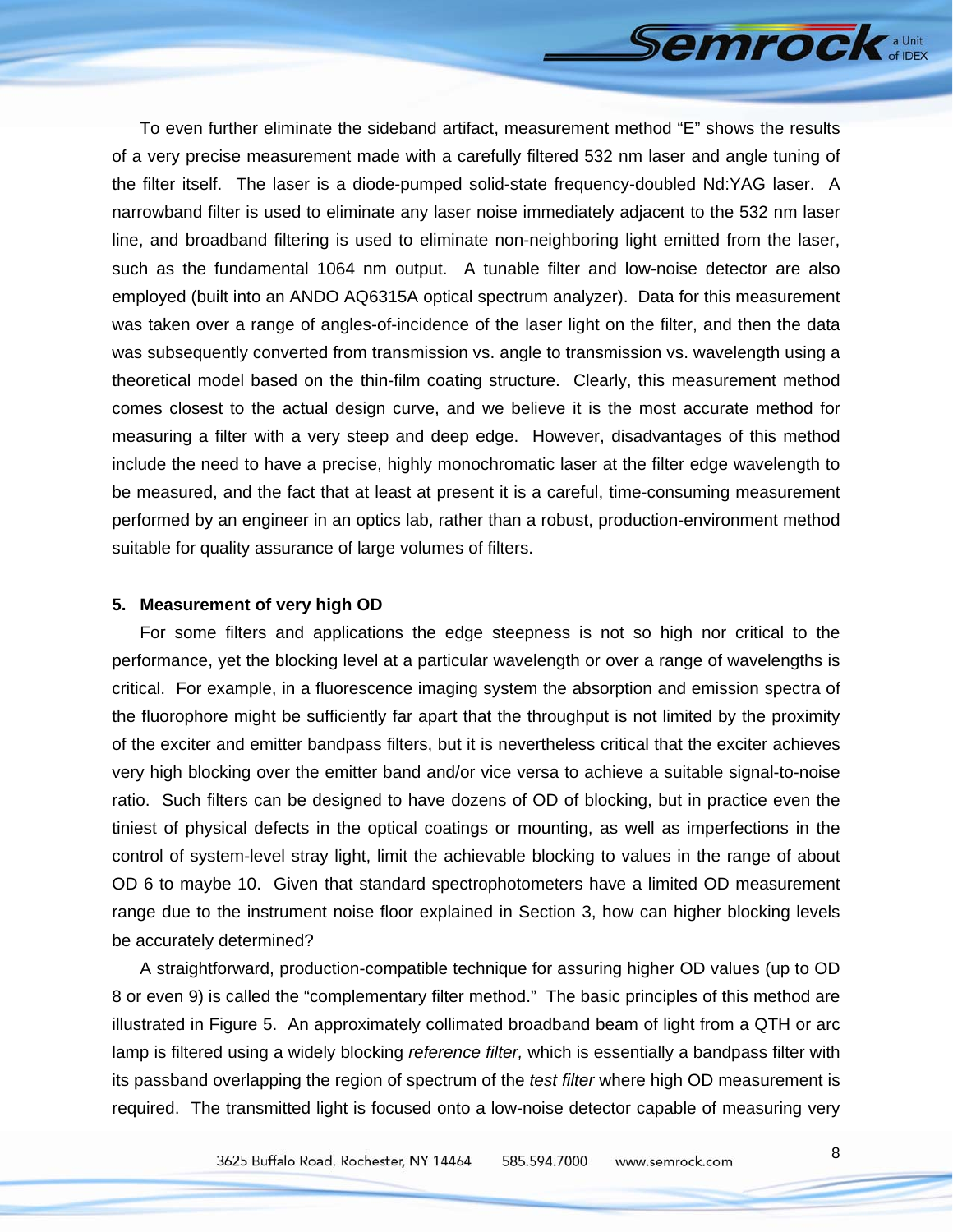small light levels, such as a large-area photodiode with a low-noise amplifier circuit or a photomultiplier tube (PMT).

The measurement proceeds as follows. First, the signal strength on the detector is recorded with only the reference filter and a calibrated neutral-density (ND) filter in the light path. A typical ND filter choice is about 3. The purpose of the ND filter is to reduce the light level on the detector by a calibrated amount so that the limited dynamic range achievable by practical detectors can be biased down to reach the signal level that will be seen by the detector when the test filter has OD 8 or 9 blocking. In other words, with an ND 3 filter, the detector dynamic range needs to be only  $10^6$  to measure up to OD 9 blocking. In the next step of the measurement, the ND filter is removed from the light path and replaced by the test filter. The ratio of these two measurements gives the OD of the test filter over the spectral range of the reference filter (after removing the calibrated ND value). To achieve OD levels as high as 8 or 9 and ensure accuracy of measurement, it is vital that the measurement setup be sufficiently shielded from ambient light and minimize scattered or other stray light from reaching the detector.





One might think that measurement of the OD level over different blocking regions of the test filter requires different reference filters and multiple measurements. However, note that physical defects which reduce the OD from the designed value do so at every wavelength where a given coating blocks light. Thus, if it can be shown that there are no defects that reduce the blocking